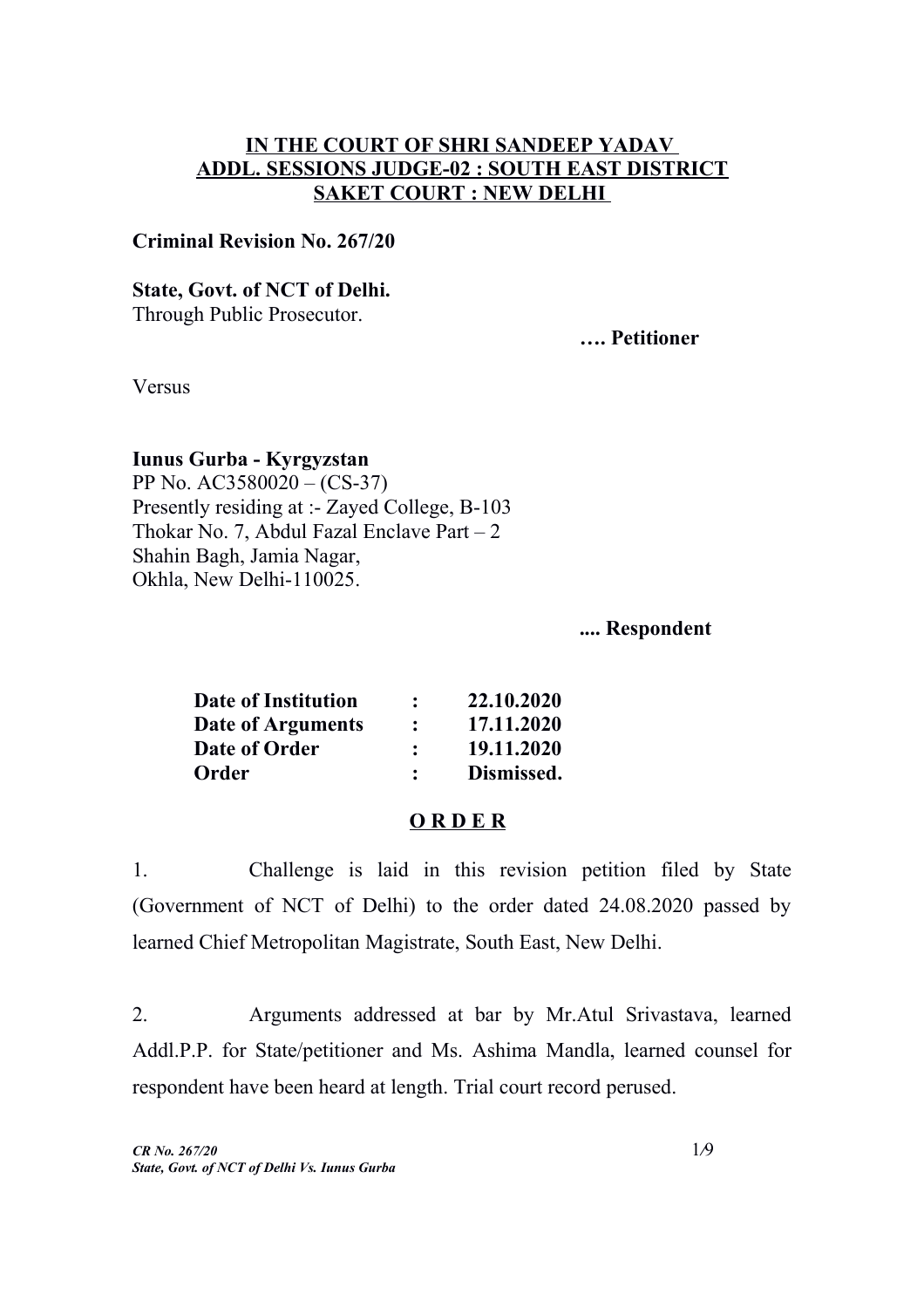3. The factual matrix is that FIR bearing No. 63/20 was registered by Crime Branch, Delhi Police and pursuant thereto final report U/s. 173 CrPC was laid before learned Chief Metropolitan Magistrate, South East whereunder respondent **Iunus Gurba** and other persons were chargesheeted U/s. 14 (b) of Foreigners Act, Section 3 of the Epidemic Diseases Act 1897, Section 51 of the Disaster Management Act and Section 188/269/270/271/120B IPC. After considering the material on record, learned Chief Metropolitan Magistrate, SED vide impugned order dated 24.08.2020 discharged the respondent from all the offences.

4. Prosecution version flowing from charge sheet may be briefly recapitulated as under :-

5 On 21.03.2020, authorities of markaz at Tablighi Jamaat Headquarters were contacted by Delhi Police in view of corona virus pandemic. Mufti Shehzad was apprised of the situation arising out of spread of corona virus and was asked to send foreign devotees back to their respective countries. Government of India ordered complete lockdown in the entire country on 24.03.2020 for a period of 21 days starting from 25.03.2020 in view of corona virus pandemic. Pursuant to lockdown, ACP Lajpat Nagar, New Delhi vide order dated 684-713/ACP/Lajpat Nagar/New Delhi dated 24.03.2020 promulgated prohibitory orders under Section 144 Cr.PC thereby restricting social/political/religious gathering in the area and to take safety measures by following measures of social distancing i.e. home quarantine/isolation, etc. Menace and hazard of covid 19 infection was verbally conveyed to Maulana Md. Sadh and management of Markaz on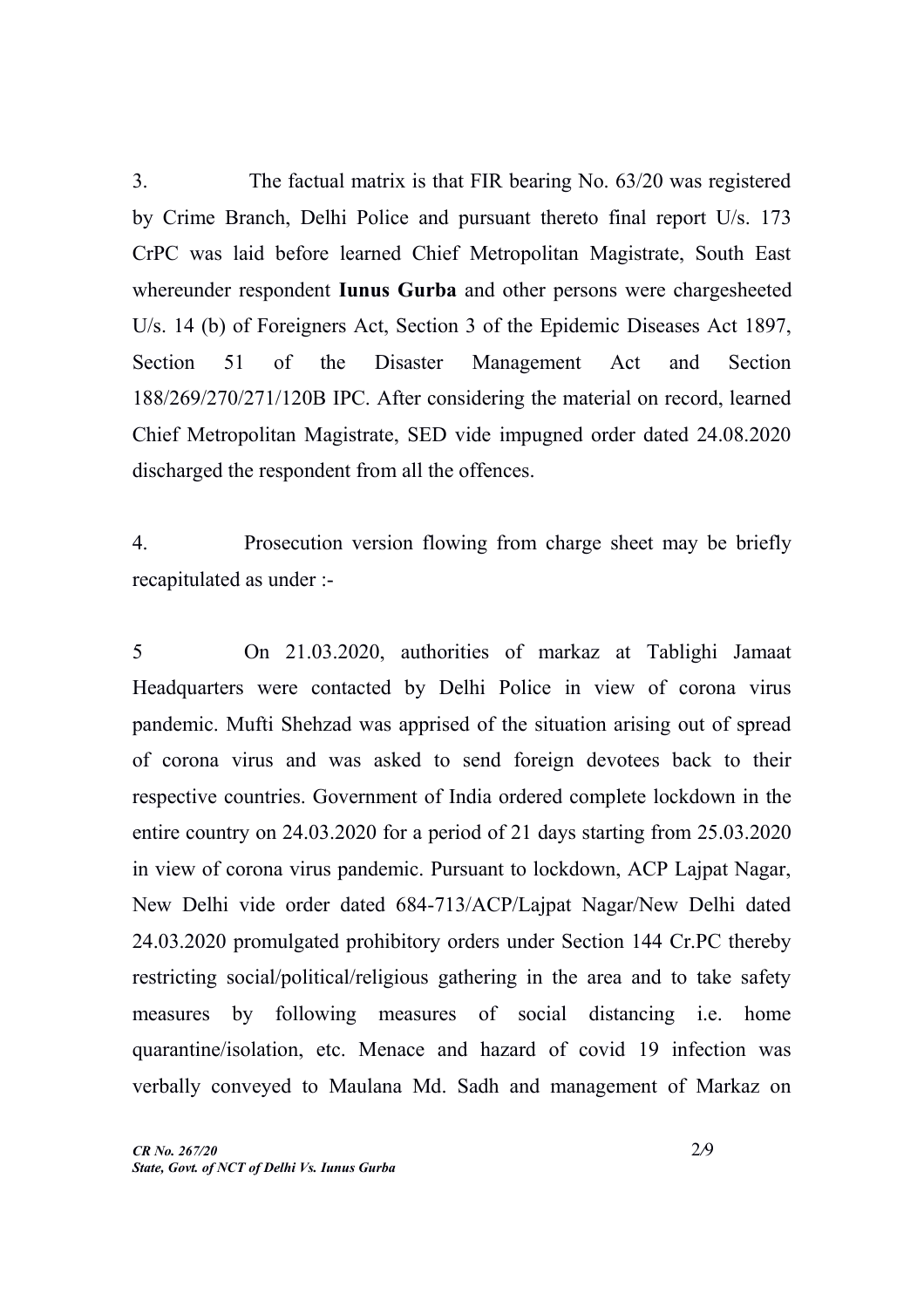several occasions, including meeting held at PS Hazarat Nizamuddin. The meeting held at PS Hazarat Nizamuddin on 24.03.2020 was attended by Md. Ashraf, Mufti Shehzad, Dr. Jishan, Mursaleen Saifi, Md. Salman and Yunus. Despite instructions given in the said meeting, management of Markaz did not inform any health department or other government agency about huge gathering inside the Markaz and deliberately, willfully, negligently and malignantly disobeyed lawful directions promulgated in this regard by Government of India, Government of NCT of Delhi, ACP Lajpat Nagar and SHO PS Hazart Nizamuddin. Written notices dated 24.03.2020 and dated 28.03.2020 were issued to Maulana Md. Sadh and management of Markaz. However, they refused to pay any heed. Premises was inspected by SDM Defence Colony on various dates including 26.03.2020, 27.03.2020, 28.03.2020, 29.03.2020 and 30.03.2020. Around 1300 devotees from various States of India as well as foreign countries were found residing in the premises without maintaining any social distancing from each other and noone was following directions such as use of facial mask, hand sanitizer, etc. It was confirmed during investigation that respondent alongwith other accused did not follow directions of authorities despite having the knowledge of corona virus pandemic. Six persons who were part of religious congregation lost their lives due to corona virus infection. It is further mentioned that 32 persons out of 1500 persons staying at Markaz were found to having symptoms of corona virus on 28.03.2020 and were shifted to hospital. By 31.03.2020, 207 persons had been admitted in various hospitals and around 860 people were quarantined. In addition to six deaths, 477 persons who had participated in the religious congregation tested positive for corona virus. Respondent alongwith other co-accused during investigation accepted that they participated in the Tablighi Jamat Markaz and had remained at the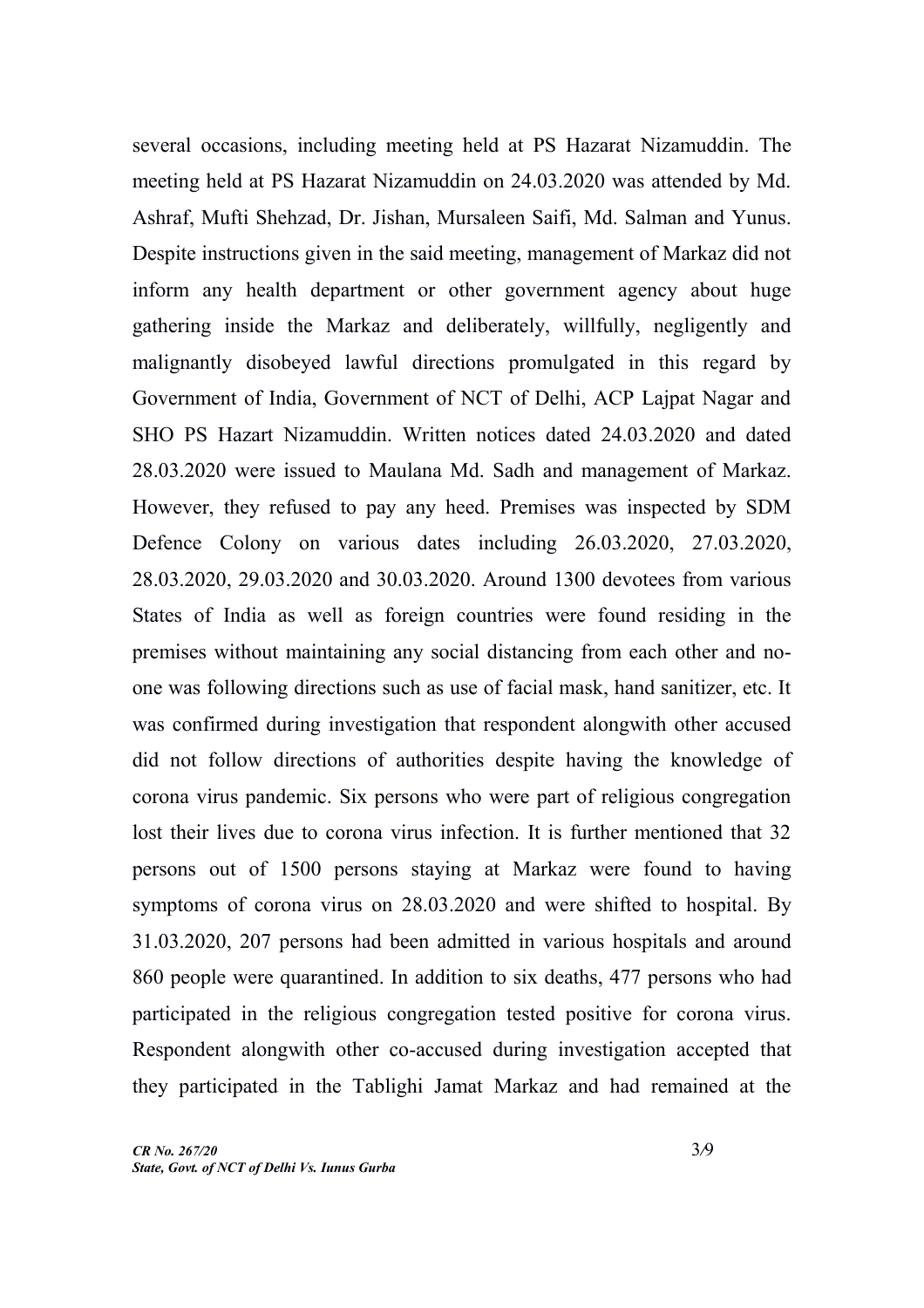Banglewali Masjid for sometime. It was also revealed during investigation that foreign nationals in the present case including respondent were visiting India on missionary work for Tablighi Jamat in order to propagate and profess principles and doctrines of Tablighi Jamat. It was further revealed that they attended congregation at Nizamuddin Alami Markaz which is religious gathering for the purpose of voluntarily participating in preaching mission by arriving in India on tourist visa or E-visa instead of obtaining missionary visa. Large number of foreigners from Indonesia, Malaysia and other countries had arrived India and some of these foreigners acted as carriers of infectious corona virus. On 19.03.2020, authorities of Markaz were contacted by CDMO Office which received information that an Indonesian nationale had tested positive with corona virus in Telangana with travel history to Delhi in a group on 09.03.2020 to participate in Tablighi Jamat Banglewali Masjid, Markaz, Hararat Nizamuddin. CDMO office was informed by Md. Shehzad of Banglewali Masjid, Markaz that there were hardly any people in masjid and none of them were showing any symptoms of corona virus infection. On 21.03.2020 authorities of Markaz at Tablighi Jamat Headquarters were contacted by Delhi Police and Mufti Shehzad of Markaz was asked to take immediate action for preventing spread of the disease and also to send foreign devotees back to their countries and other Indians to their respective States. However, this direction was not followed and respondent alongwith other accused persons refused to comply with lawful directions of authorities resulting in loss of lives and imminent danger to the lives of others.

6. While discharging the respondent, learned Chief Metropolitan Magistrate, SED categorically held that entire chargesheet and documents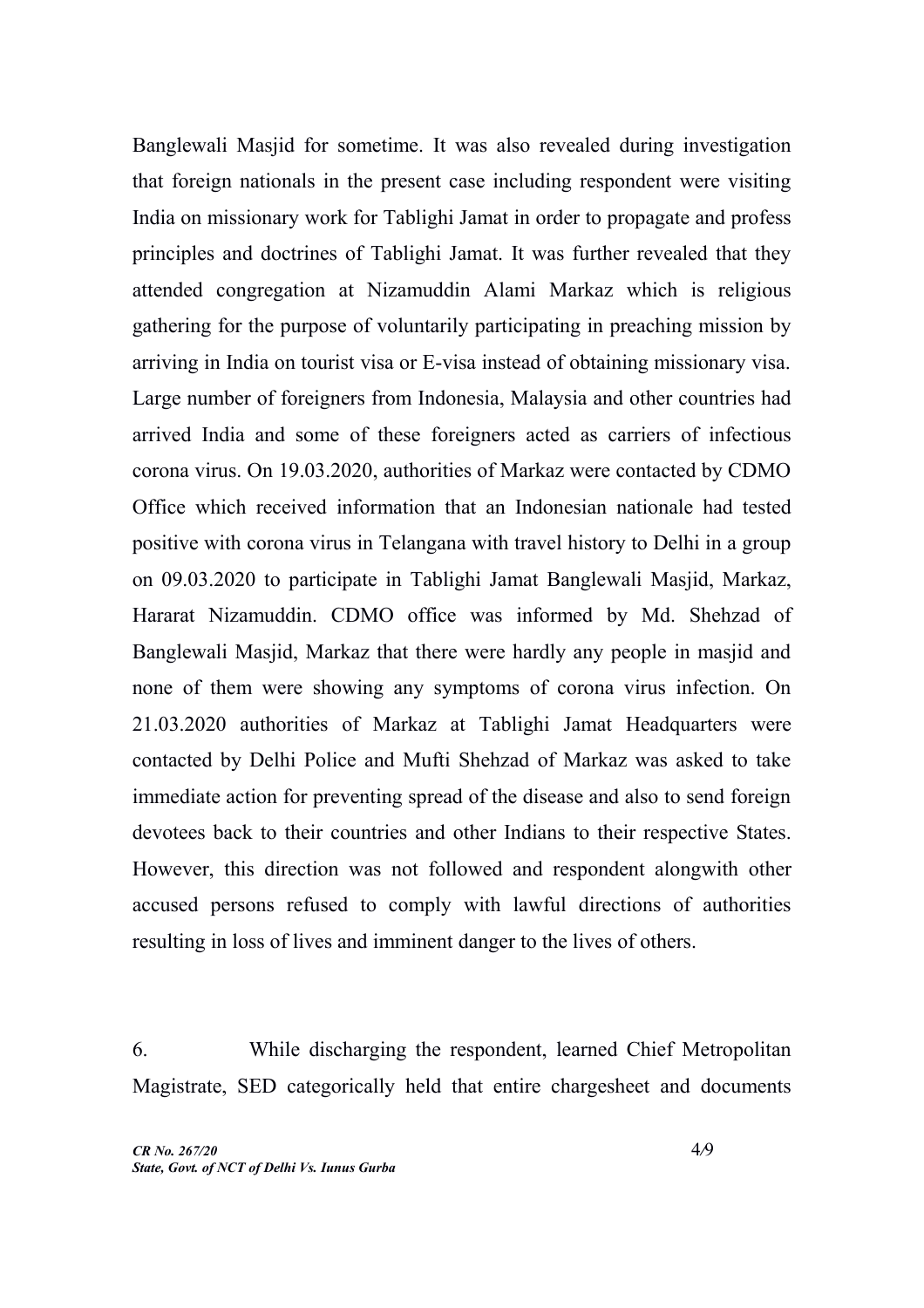attached thereto neither showed his presence nor participation in the Markez during the relevant period. It was further observed that there is no document on record to suggest that respondent was one of the participants who was involved in Tabliqi work. It was further observed that name of the respondent is not specifically mentioned either in the copy of the register seized or in the list of SDM providing the details of the persons who were sent from Markaz either to the hospital or Quarantine Centers or the list of persons who were part of Markez and were tested for Covid-19.

7. Mr. Atul Srivastava, learned Addl.P.P. for State/petitioner submitted that vital documents which were part of the chargesheet *viz*. copy of the passport of the respondent, notice U/s. 41 (A) CrPC issued to the respondent, acknowledgment of the notice, undertaking to the notice and questionnaire were not taken into consideration by learned Chief Metropolitan Magistrate while passing the impugned order. It was submitted that name of the respondent is clearly mentioned in these documents. It was further submitted that new facts were discovered from the answers given by the respondent to the questionnaire and hence, the information elicited from the respondent is admissible U/s. 27 of Indian Evidence Act. Mr. Atul Srivastava also referred to Section 58 of Indian Evidence Act which provides that facts admitted need not be proved. Mr. Atul Srivastava further submitted that respondent came to India on a tourist visa and he violated visa conditions and was thus liable to be charged U/s. 14 (1) (B) of the Foreigners Act. Mr. Atul Srivastava further submitted that respondent was found in Markaz Head Quarter and he was interrogated. It was lastly submitted that it is a settled law that accused cannot take advantage of fault of Investigating Officer. Mr. Atul Srivastava, during the course of arguments, relied upon the judgment given by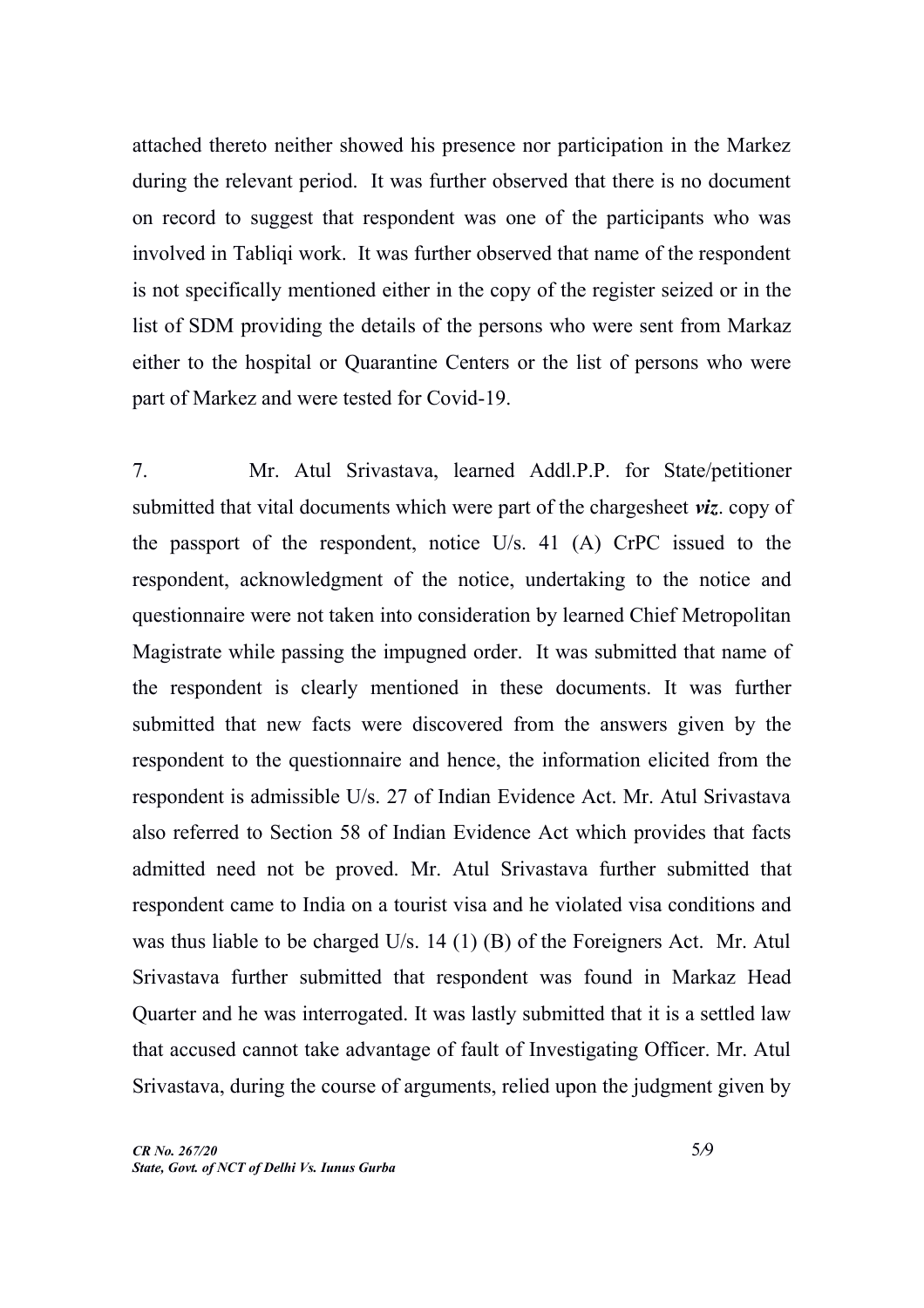# **Hon'ble Supreme Court of India in Mehboob Ali & Others Vs. State of Rajasthan decided on 27.10.2015**.

8. Ms. Ashima Mandla, learned counsel for the respondent submitted that respondent was not found in any activity of preaching and hence, there is no violation of any VISA condition. Reference was made in this regard to the answer given by the respondent to Question No. 18 of the Questionnaire. Ms. Ashima Mandla submitted that notice U/s. 14 (1) (A) of Foreigners Act was issued in May 2020 and hence, the same does not prove the presence of the respondent in the Markaz. Ms. Ashima Mandla further submitted that the passport was not seized when the respondent was inside the premises of Markaz. Ms. Ashima Mandla further submitted that the name of the respondent is not mentioned in the list of persons shifted from Markaz to Quarantine Center. It was vehemently argued on behalf of the respondent that there is no evidence that respondent was inside the Markaz premises from 13.3.2020 to 31.03.2020. It was further submitted that the name of the respondent does not appear in the register seized by the police. Ms. Ashima Mandla referred to and relied upon following judgments:-

In re:-

- 1) Problems and Miseries of Migrant Labourers, In Re. 2020 SCC Online SC 492.
- 2) Kurban Hussain Mohamedalli Rangawalla Vs. State of Maharashtra (1965) 2 SCR 622.
- 3) Syad Akbar Vs State of Karnataka (1980) 1 SCC 30.
- 4) Jacob Mathew Vs State of Punjab (2005) 6 SCC 1.
- 5) Konan Kodio Ganstone Vs. State of Maharashtra 2020 SCC Online Bom 869.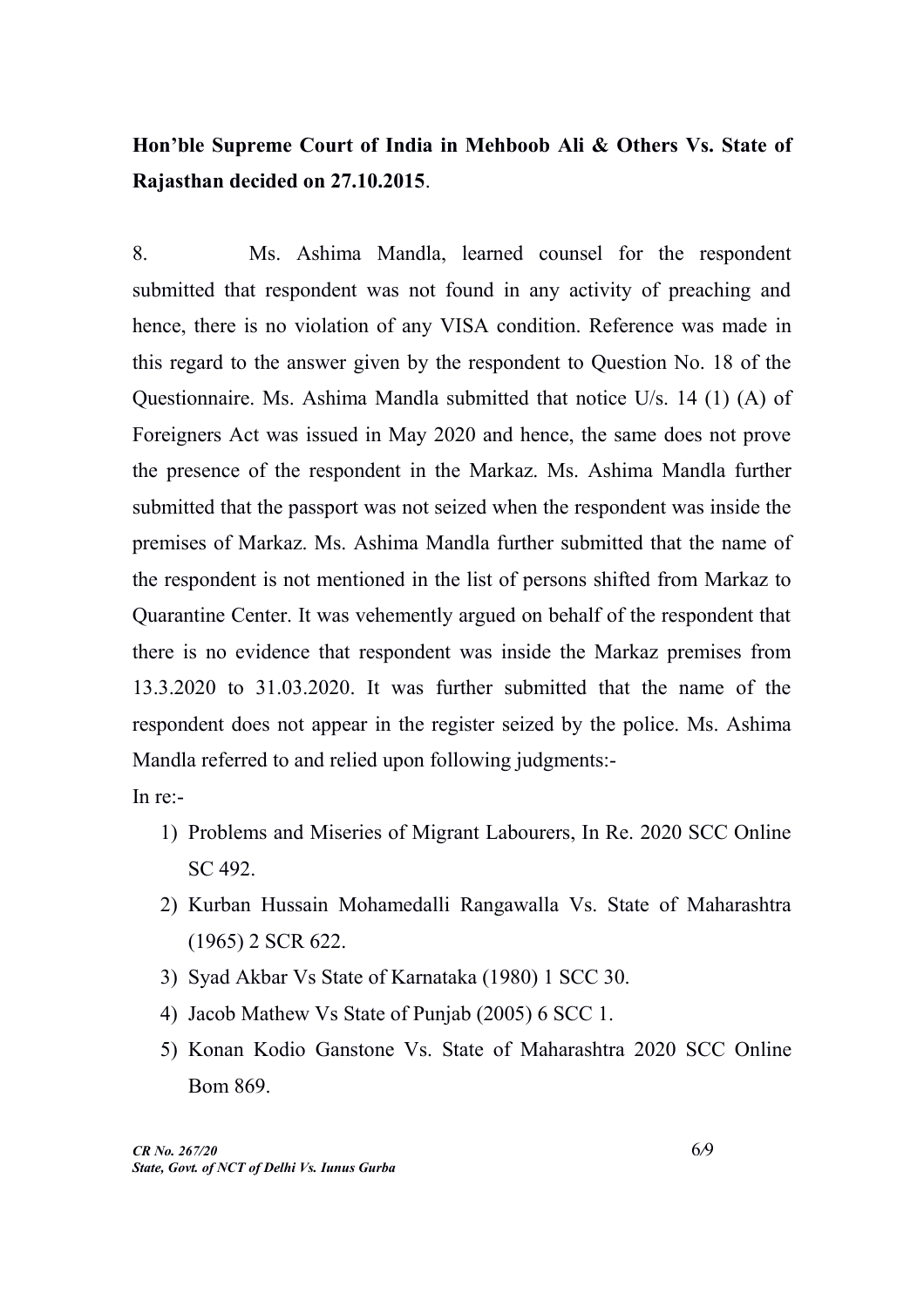- 6) Dilawar Babu Kurane Vs. State of Maharashtra (2002) 2 SCC 135.
- 7) Neelu Chopra Vs. Bharti (2009) 10 SCC 184.
- 8) Dr. Yaduvir Singh Vs. State of UP 2010 SCC Online All 2009.

9. As observed above, Mr. Atul Srivastava, learned Addl.P.P. for State/petitioner mainly relied upon the documents *viz*. copy of the passport, notice U/s. 14 (1) (A), acknowledgment of notice, undertaking to the notice and Questionnaire. These documents have been carefully perused. None of these documents show or indicates that the respondent was present or participated in the Markaz from 12.3.2020 to 31.03.2020. The notice U/s. 14 (1) (A) Cr.PC required the respondent to appear before the Investigating Officer on specific date, time and place. In the acknowledgment, it is mentioned that respondent has appeared before the Investigating Officer on a specific date, time and place. The undertaking is to the similar effect.

10. Much emphasize was laid by Mr. Atul Srivastava on the questionnaire and the answers given by the respondent to the questions put by the Investigating Officer. The main question appearing at Sl. No. 18 which is about the role of respondent in Tabliqi Jamaat. The respondent answered that he is a follower. The questionnaire is in the form of a disclosure statement of the respondent recorded during investigation. The disclosure statement is inadmissible in evidence in view of the provisions contained U/s. 25 of the Indian Evidence Act. Mr. Atul Srivastava submitted that new facts were discovered from the response of the respondent to the questionnaire which were not in the knowledge of the Investigating Officer and hence, the same is admissible U/s. 27 of Indian Evidence Act.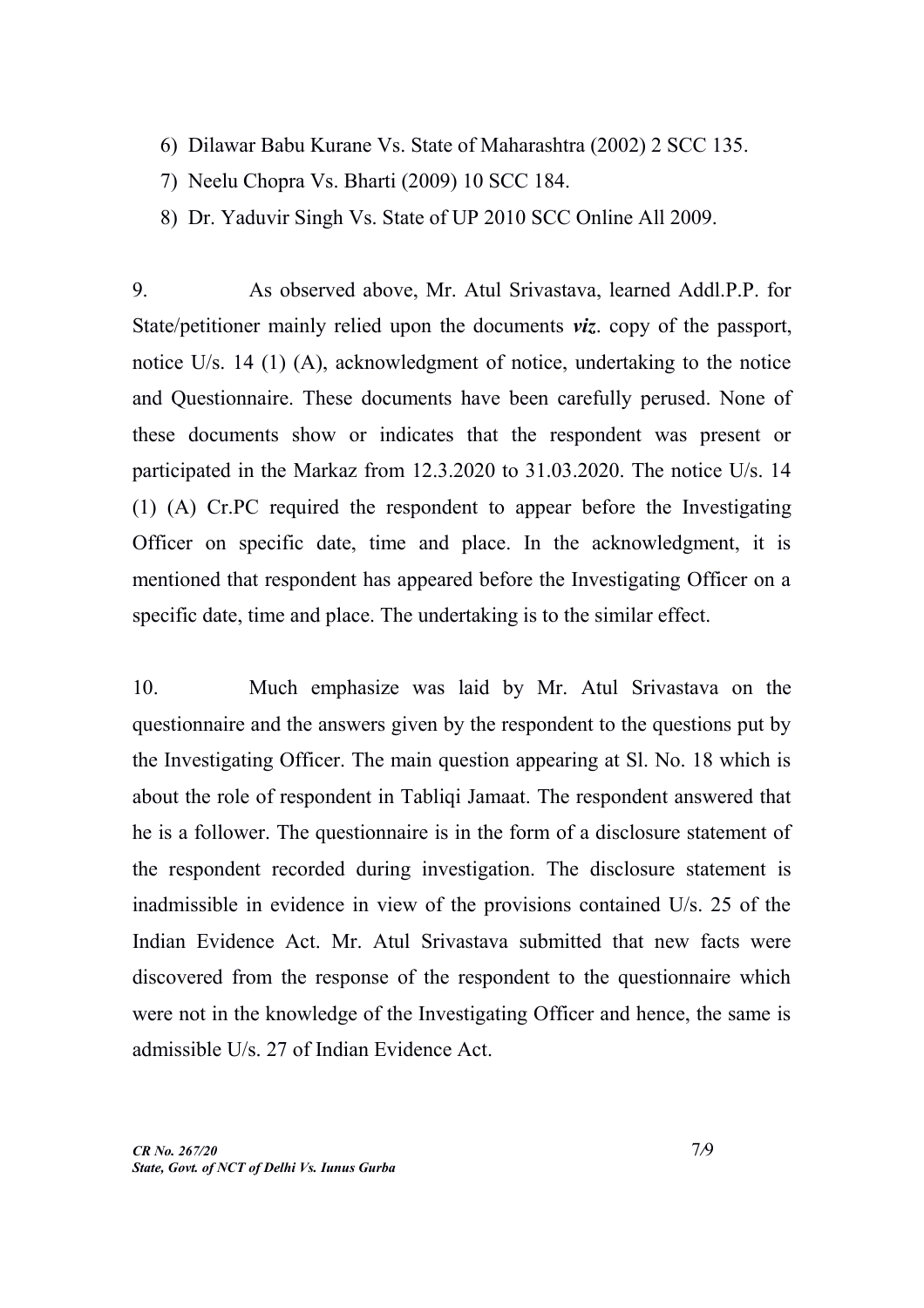11. In Mehboob Ali (Supra), it was held and observed as under:

"*Considering the aforesaid dictums, it is apparent that there was discovery of a fact as per the statement of Mehmood Ali and Mohd. Firoz. Co-accused was nabbed on the basis of identification made by the accused Mehboob and Firoz. He was dealing with fake currency notes came to the knowledge of police through them. Recovery of forged currency notes was also made from Anju Ali. Thus the aforesaid accused had the knowledge about co-accused Anju Ali who was nabbed at their instance and on the basis of their identification. These facts were not to the knowledge of the Police hence the statements of the accused persons leading to discovery of fact are clearly admissible as per the provisions contained in section 27 of the Evidence Act.***"**

12. In the present case, no vital information was extracted from the respondent which could form the basis for carving out an exception to the general provision about inadmissibility of confession made in police custody. No admission of any vital fact was made by the respondent in response to the questionnaire and hence, the reference to Section 58 of Indian Evidence Act is of no consequence.

13. The name of the respondent is also not found in the register of guests seized from Markaz premises. The register is a vital document seized in this case. The obvious conclusion is that the questionnaire relied upon so heavily by the petitioner is inadmissible in evidence.

14 Ms. Ashima Mandal, learned counsel for respondent was right